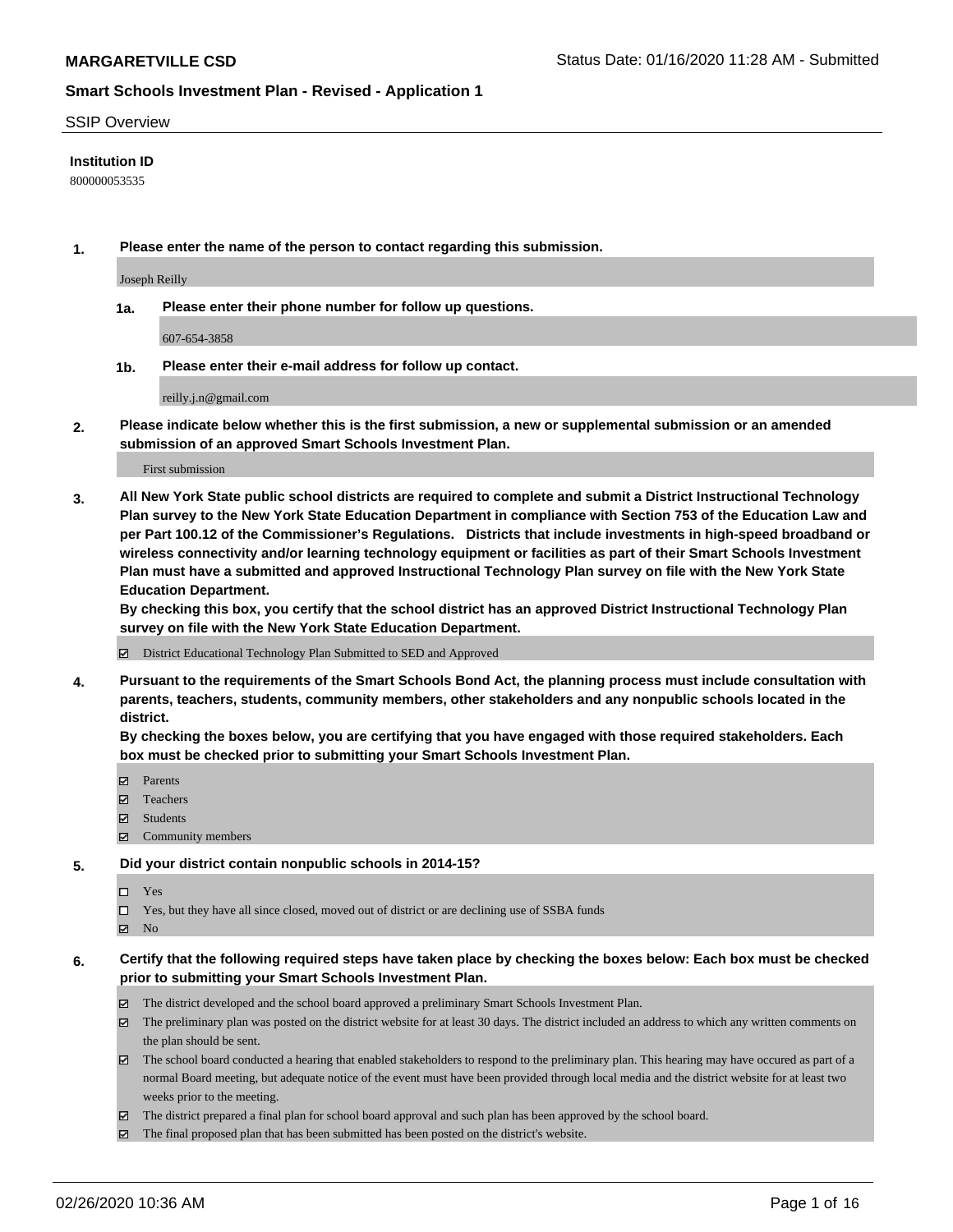SSIP Overview

**6a. Please upload the proposed Smart Schools Investment Plan (SSIP) that was posted on the district's website, along with any supporting materials. Note that this should be different than your recently submitted Educational Technology Survey. The Final SSIP, as approved by the School Board, should also be posted on the website and remain there during the course of the projects contained therein.**

Smart Schools Investment Phase 1 Plan 1.pdf

**6b. Enter the webpage address where the final Smart Schools Investment Plan is posted. The Plan should remain posted for the life of the included projects.**

https://www.margaretvillecs.org/Downloads/Smart%20Schools%20Investment%20Phase%201%20Plan%201.pdf

**7. Please enter an estimate of the total number of students and staff that will benefit from this Smart Schools Investment Plan based on the cumulative projects submitted to date.**

420

**8. An LEA/School District may partner with one or more other LEA/School Districts to form a consortium to pool Smart Schools Bond Act funds for a project that meets all other Smart School Bond Act requirements. Each school district participating in the consortium will need to file an approved Smart Schools Investment Plan for the project and submit a signed Memorandum of Understanding that sets forth the details of the consortium including the roles of each respective district.**

 $\Box$  The district plans to participate in a consortium to partner with other school district(s) to implement a Smart Schools project.

#### **9. Please enter the name and 6-digit SED Code for each LEA/School District participating in the Consortium.**

| Partner LEA/District | <b>ISED BEDS Code</b> |
|----------------------|-----------------------|
| (No Response)        | (No Response)         |

#### **10. Please upload a signed Memorandum of Understanding with all of the participating Consortium partners.**

(No Response)

**11. Your district's Smart Schools Bond Act Allocation is:**

\$263,121

#### **12. Final 2014-15 BEDS Enrollment to calculate Nonpublic Sharing Requirement**

|            | <b>Public Enrollment</b> | Nonpublic Enrollment | Total Enrollment | l Nonpublic Percentage |
|------------|--------------------------|----------------------|------------------|------------------------|
| Enrollment | 356                      |                      | 356.00           | 0.00                   |

**13. This table compares each category budget total, as entered in that category's page, to the total expenditures listed in the category's expenditure table. Any discrepancies between the two must be resolved before submission.**

|                                          | Sub-Allocations | <b>Expenditure Totals</b> | <b>Difference</b> |
|------------------------------------------|-----------------|---------------------------|-------------------|
| <b>School Connectivity</b>               | 71,155.00       | 71,155.00                 | 0.00              |
| Connectivity Projects for<br>Communities | 0.00            | 0.00                      | 0.00              |
| Classroom Technology                     | 92,000.00       | 92,000.00                 | 0.00              |
| Pre-Kindergarten Classrooms              | 0.00            | 0.00                      | 0.00              |
| Replace Transportable<br>Classrooms      | 0.00            | 0.00                      | 0.00              |
| High-Tech Security Features              | 55,200.00       | 55,200.00                 | 0.00              |
| Nonpublic Loan                           | 0.00            | 0.00                      | 0.00              |
| Totals:                                  |                 |                           |                   |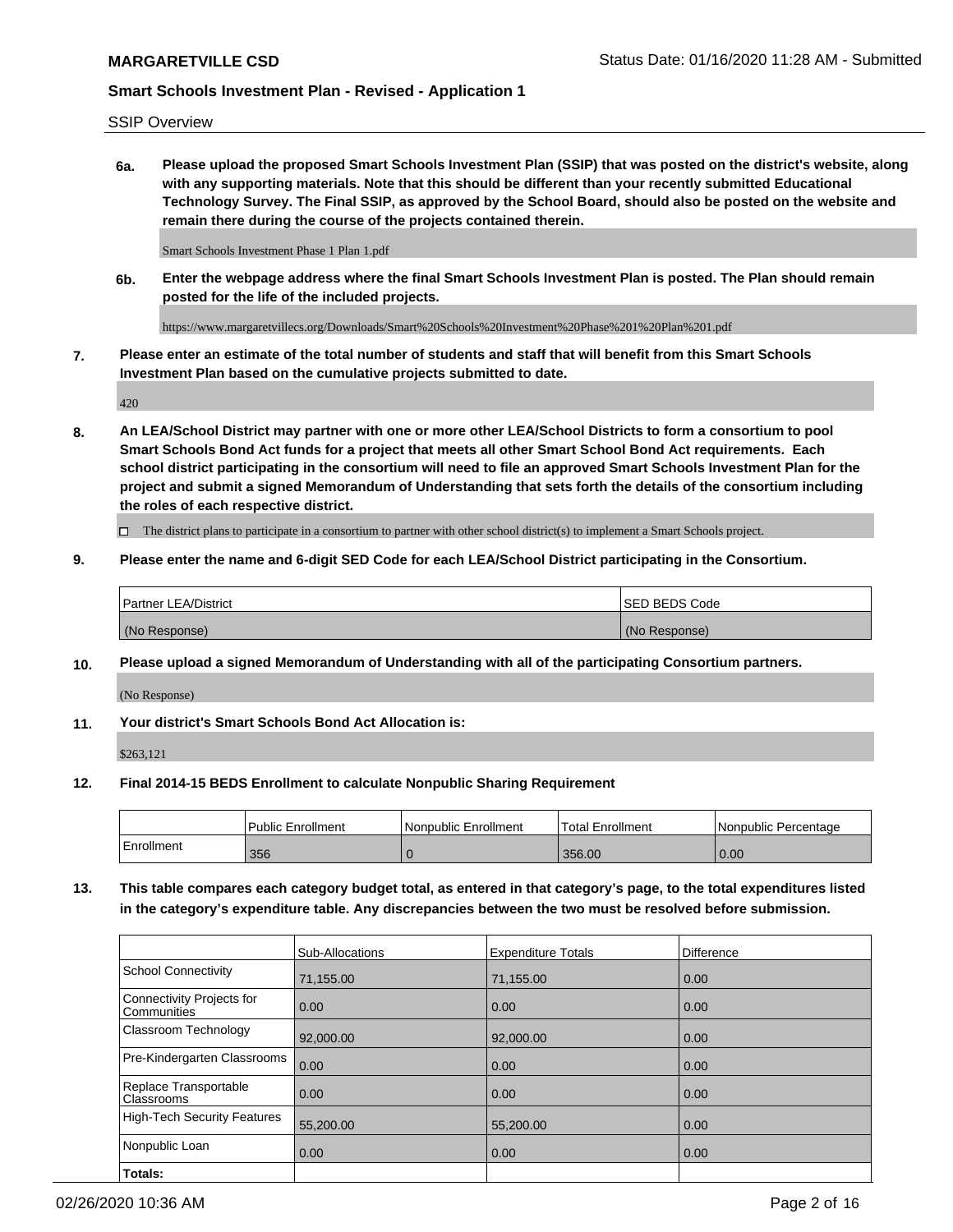SSIP Overview

| Sub-Allocations | Expenditure Totals | Difference |
|-----------------|--------------------|------------|
| 218,355         | 218.355            |            |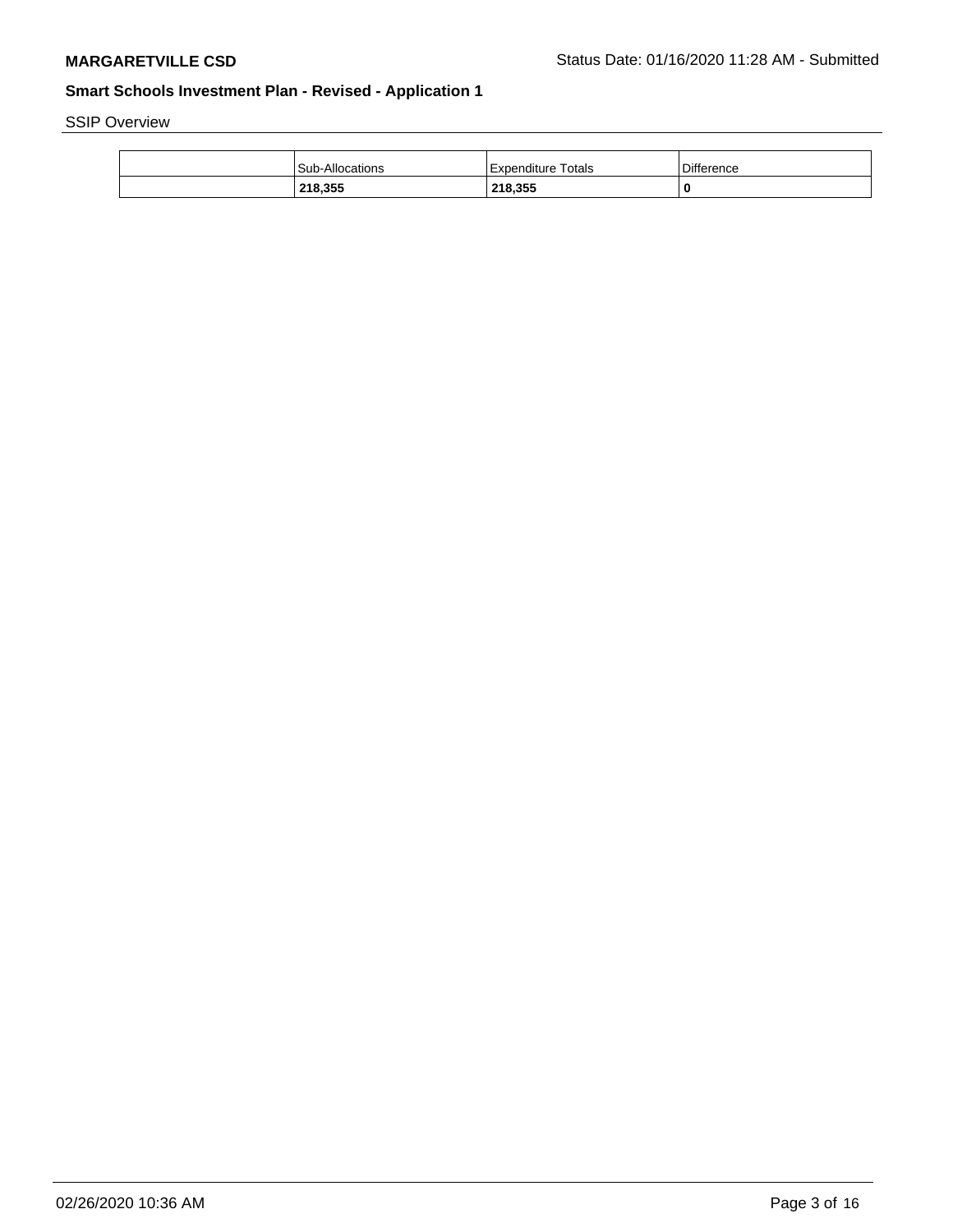School Connectivity

- **1. In order for students and faculty to receive the maximum benefit from the technology made available under the Smart Schools Bond Act, their school buildings must possess sufficient connectivity infrastructure to ensure that devices can be used during the school day. Smart Schools Investment Plans must demonstrate that:**
	- **• sufficient infrastructure that meets the Federal Communications Commission's 100 Mbps per 1,000 students standard currently exists in the buildings where new devices will be deployed, or**
	- **• is a planned use of a portion of Smart Schools Bond Act funds, or**
	- **• is under development through another funding source.**

**Smart Schools Bond Act funds used for technology infrastructure or classroom technology investments must increase the number of school buildings that meet or exceed the minimum speed standard of 100 Mbps per 1,000 students and staff within 12 months. This standard may be met on either a contracted 24/7 firm service or a "burstable" capability. If the standard is met under the burstable criteria, it must be:**

**1. Specifically codified in a service contract with a provider, and**

**2. Guaranteed to be available to all students and devices as needed, particularly during periods of high demand, such as computer-based testing (CBT) periods.**

**Please describe how your district already meets or is planning to meet this standard within 12 months of plan submission.**

The District currently exceeds the Federal Communications Commission minimum speed standard of 100 Mbps per 1,000 students with 1 Gbps (1,000 Mbps) for a student population of 370.

- **1a. If a district believes that it will be impossible to meet this standard within 12 months, it may apply for a waiver of this requirement, as described on the Smart Schools website. The waiver must be filed and approved by SED prior to submitting this survey.**
	- $\Box$  By checking this box, you are certifying that the school district has an approved waiver of this requirement on file with the New York State Education Department.
- **2. Connectivity Speed Calculator (Required). If the district currently meets the required speed, enter "Currently Met" in the last box: Expected Date When Required Speed Will be Met.**

|                         | l Number of     | Required Speed | Current Speed in Expected Speed |                | <b>Expected Date</b>                 |
|-------------------------|-----------------|----------------|---------------------------------|----------------|--------------------------------------|
|                         | <b>Students</b> | lin Mbps       | <b>Mbps</b>                     | to be Attained | When Required                        |
|                         |                 |                |                                 |                | Within 12 Months 1Speed Will be Met1 |
| <b>Calculated Speed</b> | 370             | 37.00          | 1000                            | 1000           | <b>Currently Met</b>                 |

## **3. Describe how you intend to use Smart Schools Bond Act funds for high-speed broadband and/or wireless connectivity projects in school buildings.**

Margaretville Central School wishes to expand the opportunities for students through the use of technology. While the district has adequate broadband capacity, the District wishes to use Smart Schools Bond Act funds to purchase additional wireless access points . An access point will be placed in each classroom and multiple access points in group meeting areas such as the library. This will increase the Districts wireless network coverage and allow an increase number of devices on the network at one time.

Additionally, the district has struggled with antiquated firewall servers and storage servers. The capacity of each is limited and the throughput is ancient. The purchase of the new devices will support the expanded demands of the student use of technology with greater throughput and the ability to store additional materials of student work.

Finally, the district wishes to protect these servers from unanticipated electrical surges. The servers require UPS protection.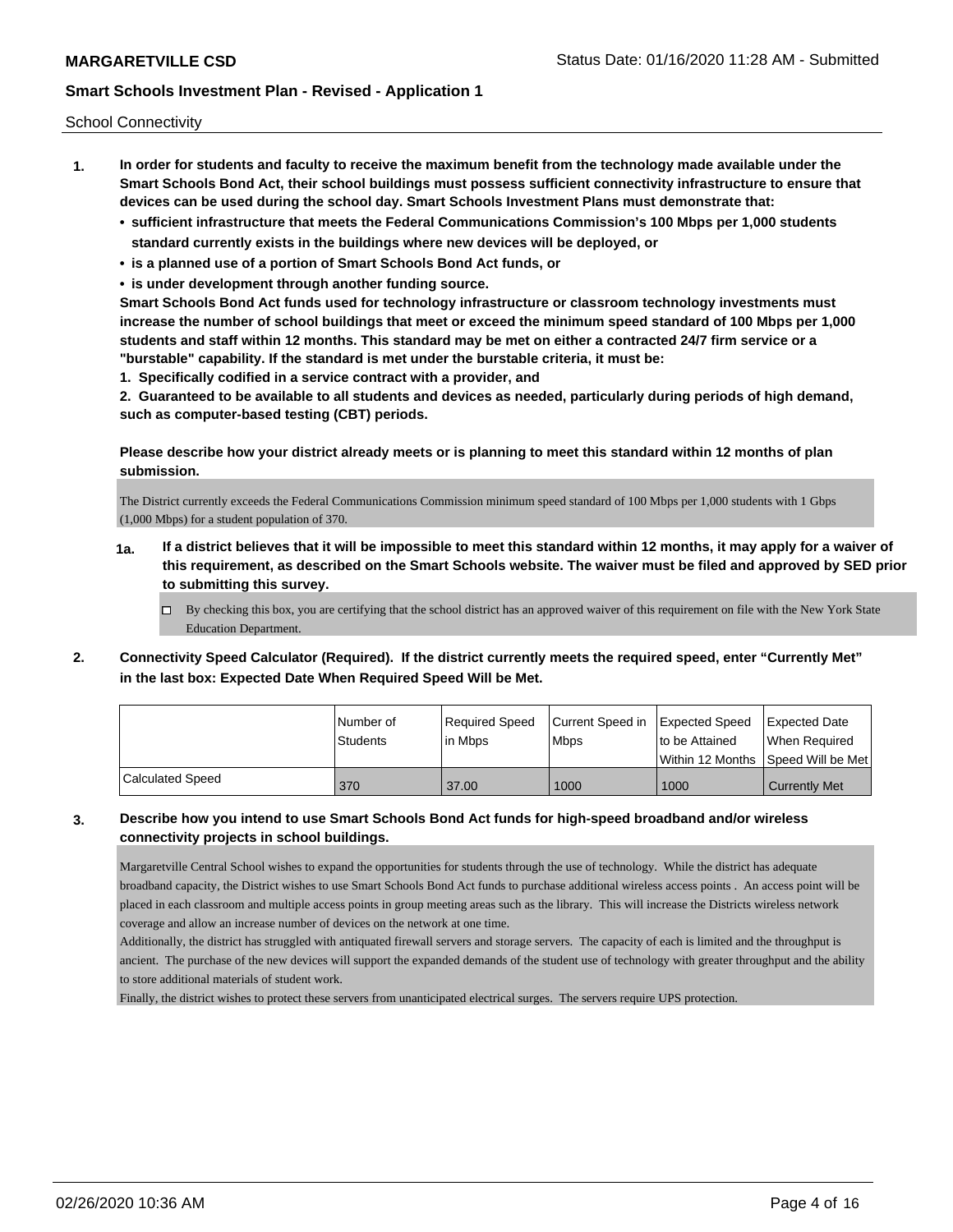School Connectivity

**4. Describe the linkage between the district's District Instructional Technology Plan and how the proposed projects will improve teaching and learning. (There should be a link between your response to this question and your responses to Question 1 in Section IV - NYSED Initiatives Alignment: "Explain how the district use of instructional technology will serve as a part of a comprehensive and sustained effort to support rigorous academic standards attainment and performance improvement for students."** 

**Your answer should also align with your answers to the questions in Section II - Strategic Technology Planning and the associated Action Steps in Section III - Action Plan.)**

Margaretville's Technology plan has a goal of the district establishing a one-to-one learning environment. The increase in wireless coverage will allow the District to provide one to one devices for students starting in the 3rd grade.

**5. If the district wishes to have students and staff access the Internet from wireless devices within the school building, or in close proximity to it, it must first ensure that it has a robust Wi-Fi network in place that has sufficient bandwidth to meet user demand.**

**Please describe how you have quantified this demand and how you plan to meet this demand.**

Working with the South Central Regional Information Center and the design experts at Carousel Industries, the district identified every learning space, the number of students who would normally work in those spaces, and the potential load on network hardware. This plan reflects that planning The District will use Smart Schools Bond Act funds to purchase additional wireless access points. An access point will be placed in each classroom and multiple access points in group meeting areas such as the library. This will increase the Districts wireless network coverage and allow an increase number of devices on the network at one time. The district began this effort during the spring of 2018 when they applied for Federal Erate funds to begin this process.

**6. Smart Schools plans with any expenditures in the School Connectivity category require a project number from the Office of Facilities Planning. Districts must submit an SSBA LOI and receive project numbers prior to submitting the SSIP. As indicated on the LOI, some projects may be eligible for a streamlined review and will not require a building permit.**

**Please indicate on a separate row each project number given to you by the Office of Facilities Planning.**

| <b>Project Number</b> |  |
|-----------------------|--|
| 12-14-01-04-0-001-BA1 |  |

**7. Certain high-tech security and connectivity infrastructure projects may be eligible for an expedited review process as determined by the Office of Facilities Planning.**

#### **Was your project deemed eligible for streamlined review?**

Yes

**7a. Districts that choose the Streamlined Review Process will be required to certify that they have reviewed all installations with their licensed architect or engineer of record and provide that person's name and license number. The licensed professional must review the products and proposed method of installation prior to implementation and review the work during and after completion in order to affirm that the work was codecompliant, if requested.**

 $\boxtimes$  I certify that I have reviewed all installations with a licensed architect or engineer of record.

**8. Include the name and license number of the architect or engineer of record.**

| Name       | . License Number |
|------------|------------------|
| James King | 15925            |

**9. Public Expenditures – Loanable (Counts toward the nonpublic loan calculation)**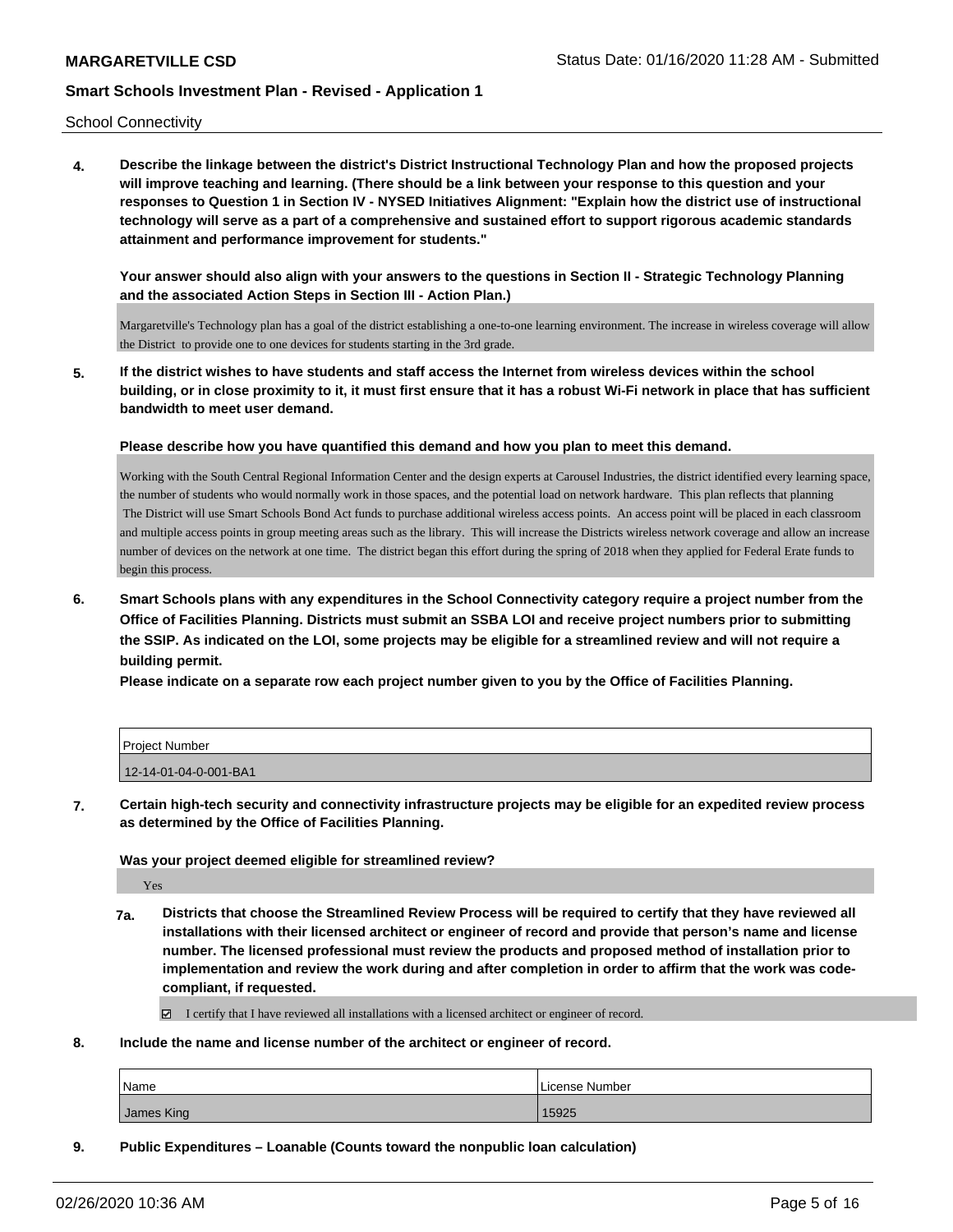School Connectivity

| Select the allowable expenditure type.<br>Repeat to add another item under each type. | <b>PUBLIC</b> Items to be<br>l Purchased | Quantity         | <b>Cost Per Item</b> | <b>Total Cost</b> |
|---------------------------------------------------------------------------------------|------------------------------------------|------------------|----------------------|-------------------|
| (No Response)                                                                         | (No Response)                            | (No<br>Response) | (No<br>(Response)    | 0.00              |
|                                                                                       |                                          |                  | 0.00                 |                   |

**10. Public Expenditures – Non-Loanable (Does not count toward nonpublic loan calculation)**

| Select the allowable expenditure<br>type.<br>Repeat to add another item under<br>each type. | <b>PUBLIC</b> Items to be purchased                                                                                  | Quantity    | Cost per Item | <b>Total Cost</b> |
|---------------------------------------------------------------------------------------------|----------------------------------------------------------------------------------------------------------------------|-------------|---------------|-------------------|
| Network/Access Costs                                                                        | SMART UPS X 3000VA RACK TWR<br>LCD 100-127V                                                                          | 2           | 1.500.00      | 3,000.00          |
| <b>Network/Access Costs</b>                                                                 | Aruba 325 Access Point                                                                                               | 2           | 650.00        | 1,300.00          |
| <b>Connections/Components</b>                                                               | Installation of Clear Touch Interactive<br><b>Displays</b>                                                           | 20          | 700.00        | 14,000.00         |
| <b>Other Costs</b>                                                                          | <b>Construction Contingencies</b>                                                                                    | 1           | 5,000.00      | 5,000.00          |
| Network/Access Costs                                                                        | APC Smart-UPS 1500 LCD UPS - AC<br>120 V - 1 kW - 1440 VA - RS-232.<br>USB - output                                  | 2           | 600.00        | 1,200.00          |
| Network/Access Costs                                                                        | Aruba 7230-K12-64-US 7205 K-12<br>(US) Mobility Controller w/64 AP<br>License Bundle (includes 1 Year FC<br>support) | $\mathbf 1$ | 10,495.00     | 10,495.00         |
| <b>Network/Access Costs</b>                                                                 | SOPHOS SG 430 Appliance                                                                                              | 1           | 4,796.00      | 4,796.00          |
| <b>Network/Access Costs</b>                                                                 | Dell Poweredge VRTX Ract 10 x 1TB<br>SAS, 4 x M620P, 2 x ES2630L                                                     | 1           | 18,449.00     | 18,449.00         |
| <b>Network/Access Costs</b>                                                                 | SOPHOS SG430 Network License<br>required with purchase                                                               | 1           | 3,189.00      | 3,189.00          |
| <b>Network/Access Costs</b>                                                                 | SOPHOS Warrenty 8x5xnbd                                                                                              | 1           | 4,000.00      | 4,000.00          |
| Network/Access Costs                                                                        | SOPHOS SG430 Web License                                                                                             |             | 5,726.00      | 5,726.00          |
|                                                                                             |                                                                                                                      | 33          | 55.105.00     | 71,155            |

#### **11. Final 2014-15 BEDS Enrollment to calculate Nonpublic Sharing Requirement (no changes allowed.)**

|            | l Public Enrollment | Nonpublic Enrollment | Total Enrollment | l Nonpublic Percentage |
|------------|---------------------|----------------------|------------------|------------------------|
| Enrollment | 356                 |                      | 356.00           | 0.00                   |

#### **12. Total Public Budget - Loanable (Counts toward the nonpublic loan calculation)**

|                                                             | Public Allocations | <b>Estimated Nonpublic Loan</b><br>Amount | <b>Estimated Total Sub-Allocations</b> |
|-------------------------------------------------------------|--------------------|-------------------------------------------|----------------------------------------|
| Network/Access Costs                                        | (No Response)      | 0.00                                      | 0.00                                   |
| School Internal Connections and (No Response)<br>Components |                    | 0.00                                      | 0.00                                   |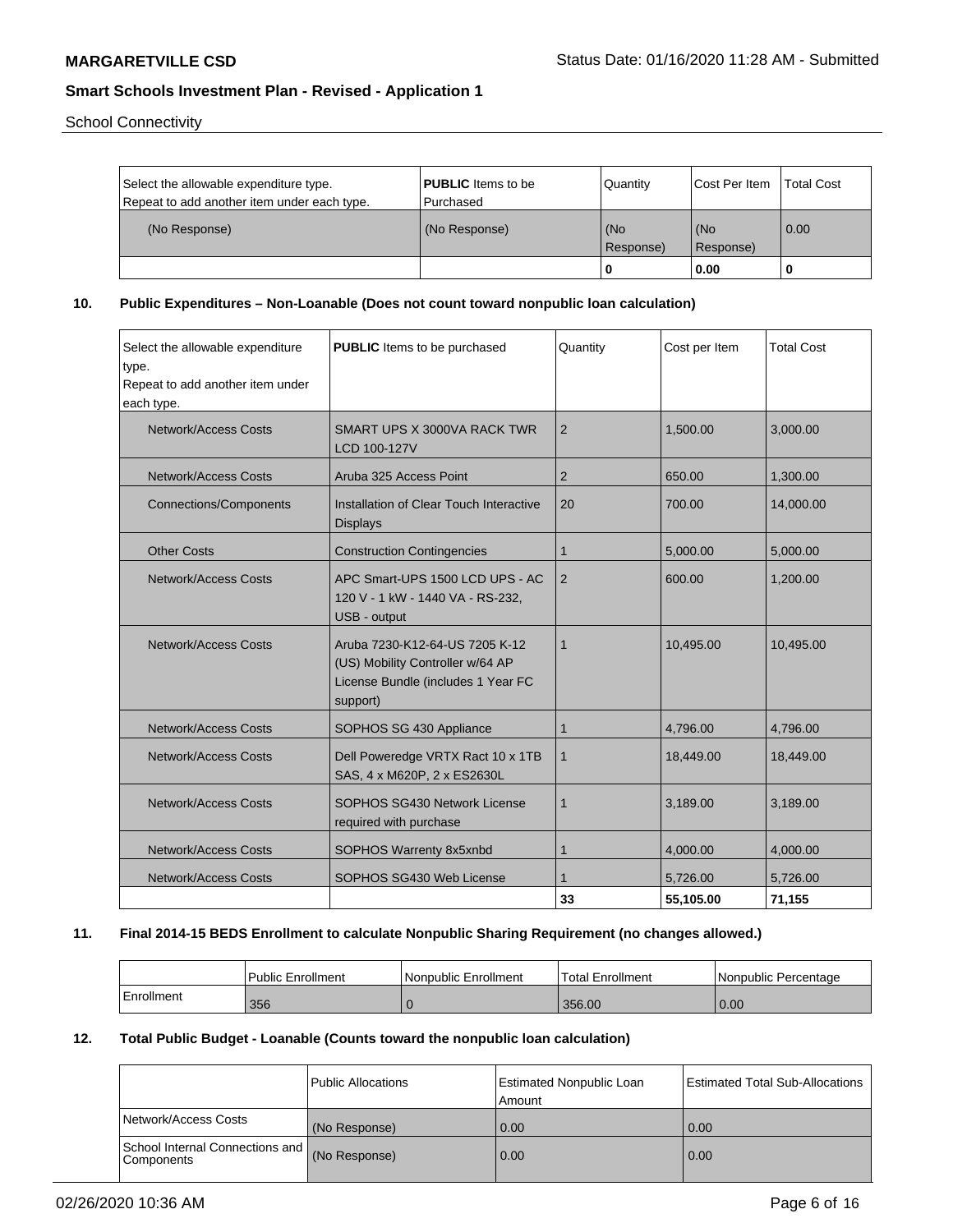School Connectivity

|         | Public Allocations | Estimated Nonpublic Loan<br>l Amount i | Estimated Total Sub-Allocations |
|---------|--------------------|----------------------------------------|---------------------------------|
| l Other | (No Response)      | 0.00                                   | 0.00                            |
| Totals: | 0.00               | 0                                      | 0                               |

## **13. Total Public Budget – Non-Loanable (Does not count toward the nonpublic loan calculation)**

|                                            | Sub-<br>Allocation |
|--------------------------------------------|--------------------|
| Network/Access Costs                       | 52,155.00          |
| <b>Outside Plant Costs</b>                 | 0.00               |
| School Internal Connections and Components | 14,000.00          |
| <b>Professional Services</b>               | 0.00               |
| Testing                                    | 0.00               |
| <b>Other Upfront Costs</b>                 | 0.00               |
| <b>Other Costs</b>                         | 5,000.00           |
| Totals:                                    | 71,155.00          |

## **14. School Connectivity Totals**

|                          | Total Sub-Allocations |
|--------------------------|-----------------------|
| Total Loanable Items     | 0.00                  |
| Total Non-Ioanable Items | 71,155.00             |
| Totals:                  | 71,155                |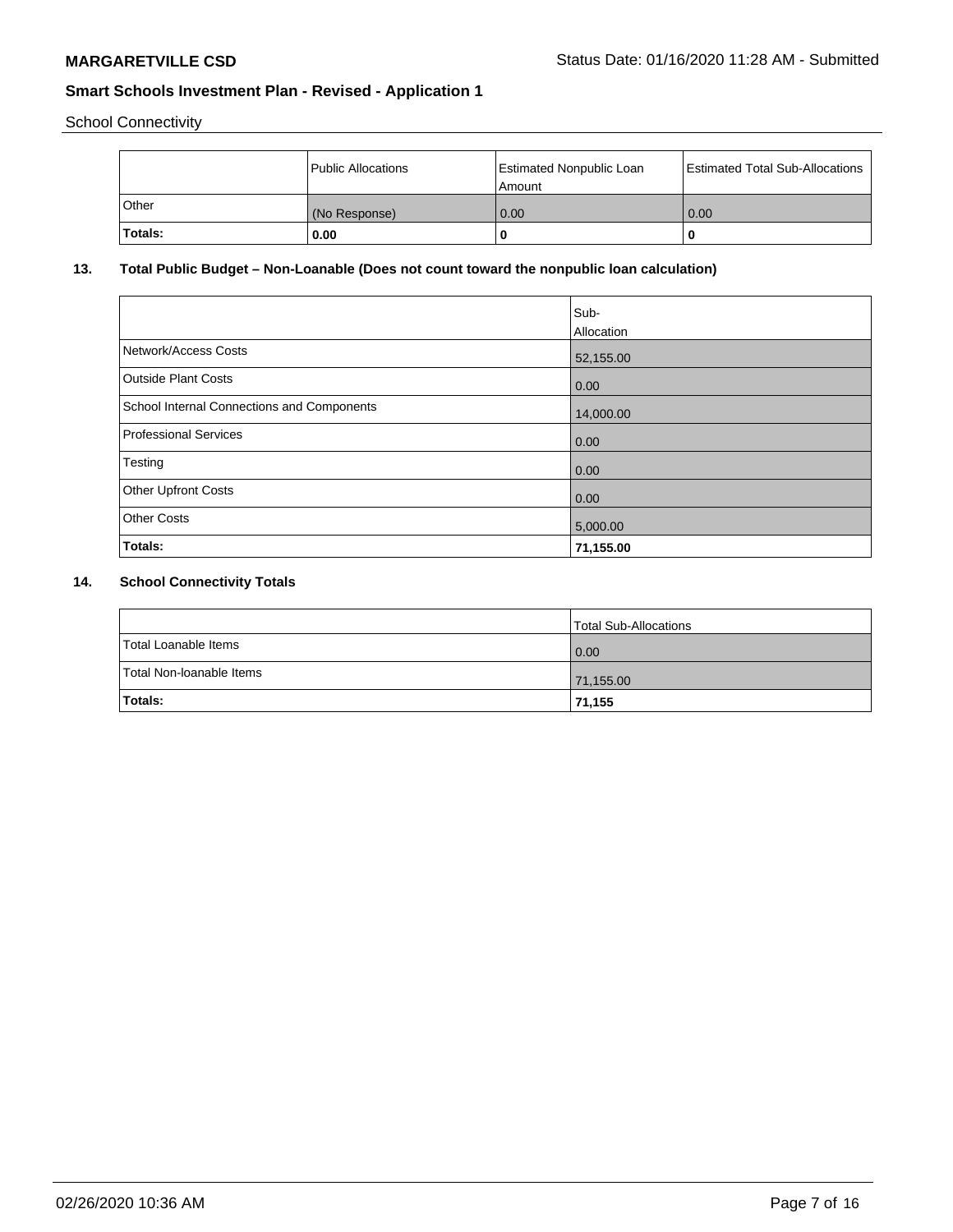Community Connectivity (Broadband and Wireless)

**1. Describe how you intend to use Smart Schools Bond Act funds for high-speed broadband and/or wireless connectivity projects in the community.**

(No Response)

**2. Please describe how the proposed project(s) will promote student achievement and increase student and/or staff access to the Internet in a manner that enhances student learning and/or instruction outside of the school day and/or school building.**

(No Response)

**3. Community connectivity projects must comply with all the necessary local building codes and regulations (building and related permits are not required prior to plan submission).**

 $\Box$  I certify that we will comply with all the necessary local building codes and regulations.

**4. Please describe the physical location of the proposed investment.**

(No Response)

**5. Please provide the initial list of partners participating in the Community Connectivity Broadband Project, along with their Federal Tax Identification (Employer Identification) number.**

| <b>Project Partners</b> | l Federal ID # |
|-------------------------|----------------|
| (No Response)           | (No Response)  |

**6. Please detail the type, quantity, per unit cost and total cost of the eligible items under each sub-category.**

| Select the allowable expenditure | Item to be purchased | Quantity      | Cost per Item | <b>Total Cost</b> |
|----------------------------------|----------------------|---------------|---------------|-------------------|
| type.                            |                      |               |               |                   |
| Repeat to add another item under |                      |               |               |                   |
| each type.                       |                      |               |               |                   |
| (No Response)                    | (No Response)        | (No Response) | (No Response) | 0.00              |
|                                  |                      | U             | 0.00          |                   |

**7. If you are submitting an allocation for Community Connectivity, complete this table.**

**Note that the calculated Total at the bottom of the table must equal the Total allocation for this category that you entered in the SSIP Overview overall budget.**

|                                    | Sub-Allocation |
|------------------------------------|----------------|
| Network/Access Costs               | (No Response)  |
| Outside Plant Costs                | (No Response)  |
| <b>Tower Costs</b>                 | (No Response)  |
| <b>Customer Premises Equipment</b> | (No Response)  |
| <b>Professional Services</b>       | (No Response)  |
| Testing                            | (No Response)  |
| <b>Other Upfront Costs</b>         | (No Response)  |
| <b>Other Costs</b>                 | (No Response)  |
| Totals:                            | 0.00           |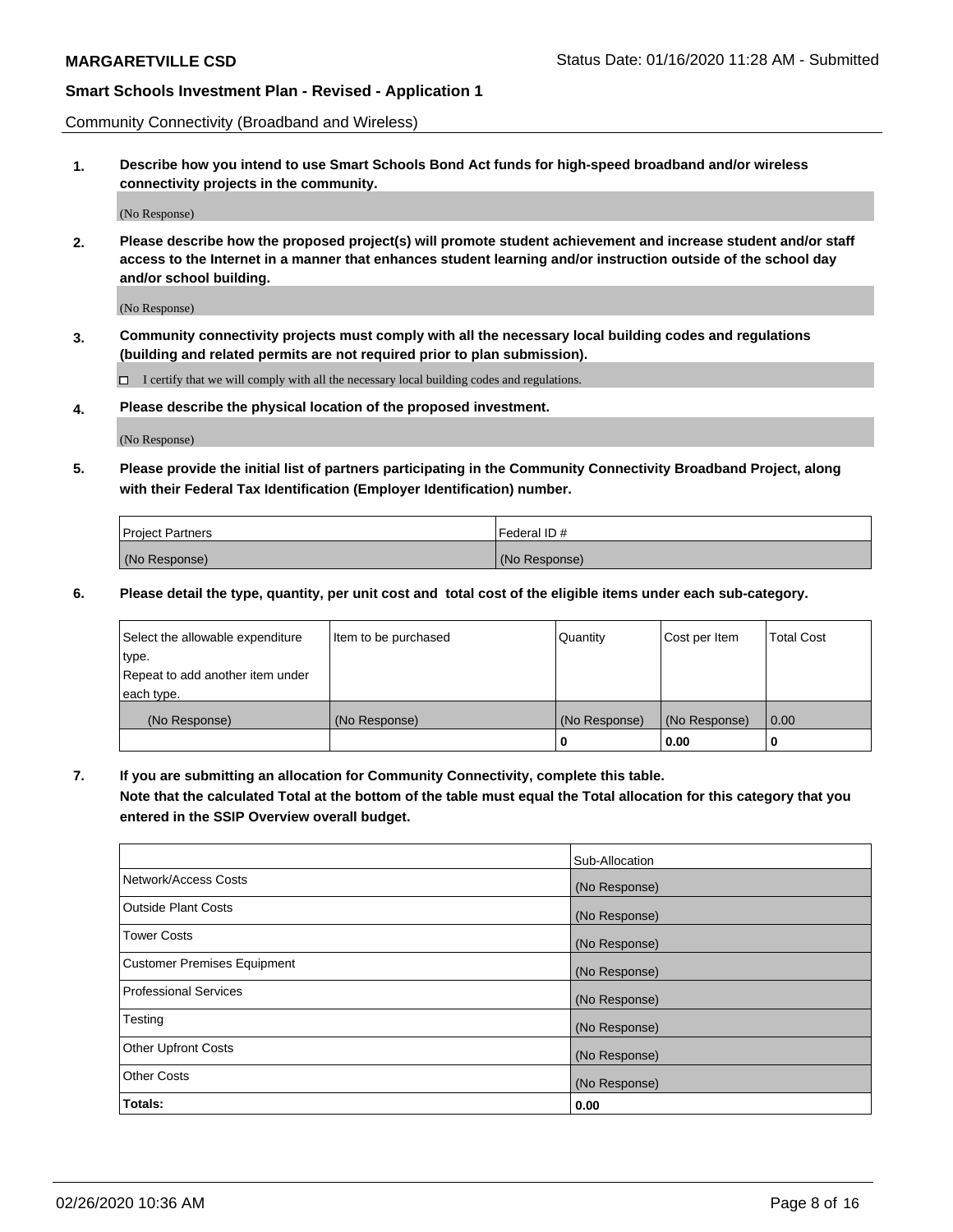#### Classroom Learning Technology

**1. In order for students and faculty to receive the maximum benefit from the technology made available under the Smart Schools Bond Act, their school buildings must possess sufficient connectivity infrastructure to ensure that devices can be used during the school day. Smart Schools Investment Plans must demonstrate that sufficient infrastructure that meets the Federal Communications Commission's 100 Mbps per 1,000 students standard currently exists in the buildings where new devices will be deployed, or is a planned use of a portion of Smart Schools Bond Act funds, or is under development through another funding source. Smart Schools Bond Act funds used for technology infrastructure or classroom technology investments must increase the number of school buildings that meet or exceed the minimum speed standard of 100 Mbps per 1,000 students and staff within 12 months. This standard may be met on either a contracted 24/7 firm service or a "burstable" capability. If the standard is met under the burstable criteria, it must be:**

**1. Specifically codified in a service contract with a provider, and**

**2. Guaranteed to be available to all students and devices as needed, particularly during periods of high demand, such as computer-based testing (CBT) periods.**

**Please describe how your district already meets or is planning to meet this standard within 12 months of plan submission.**

Margaretville subscribes to broadband services through Central Southern Tier Regional Information Center. They currently exceed the standard by a factor of 30 times.

- **1a. If a district believes that it will be impossible to meet this standard within 12 months, it may apply for a waiver of this requirement, as described on the Smart Schools website. The waiver must be filed and approved by SED prior to submitting this survey.**
	- By checking this box, you are certifying that the school district has an approved waiver of this requirement on file with the New York State Education Department.
- **2. Connectivity Speed Calculator (Required). If the district currently meets the required speed, enter "Currently Met" in the last box: Expected Date When Required Speed Will be Met.**

|                         | l Number of<br>Students | Required Speed<br>l in Mbps | Current Speed in Expected Speed<br>l Mbps | to be Attained | <b>Expected Date</b><br>When Required<br>Within 12 Months ISpeed Will be Met l |
|-------------------------|-------------------------|-----------------------------|-------------------------------------------|----------------|--------------------------------------------------------------------------------|
| <b>Calculated Speed</b> | 370                     | 37.00                       | 1000                                      | 1000           | Currently Met                                                                  |

**3. If the district wishes to have students and staff access the Internet from wireless devices within the school building, or in close proximity to it, it must first ensure that it has a robust Wi-Fi network in place that has sufficient bandwidth to meet user demand.**

**Please describe how you have quantified this demand and how you plan to meet this demand.**

Margaretville formed a study group including the Technology Director, representatives from the South Central Regional Information Center, and their administrative team. They considered all of the public and instructional spaces, the potential requirements of a one-to-one learning environment, and designed a wireless and wired network infrastructure to support those demands. All areas will be equipped with sufficient wireless access to support all students with growth capacity at the completion of this project.

**4. All New York State public school districts are required to complete and submit an Instructional Technology Plan survey to the New York State Education Department in compliance with Section 753 of the Education Law and per Part 100.12 of the Commissioner's Regulations.**

**Districts that include educational technology purchases as part of their Smart Schools Investment Plan must have a submitted and approved Instructional Technology Plan survey on file with the New York State Education Department.**

By checking this box, you are certifying that the school district has an approved Instructional Technology Plan survey on file with the New York State Education Department.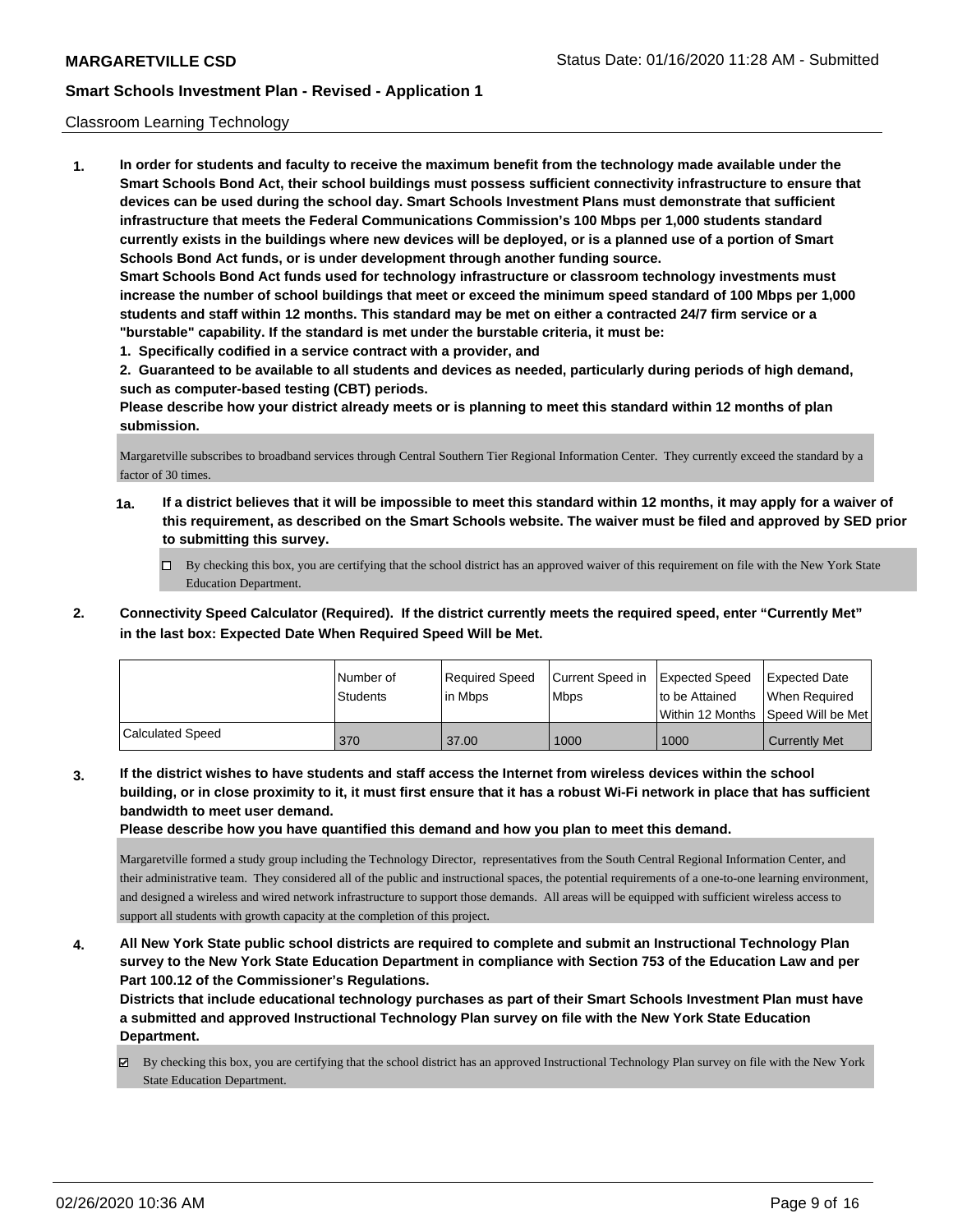#### Classroom Learning Technology

**5. Describe the devices you intend to purchase and their compatibility with existing or planned platforms or systems. Specifically address the adequacy of each facility's electrical, HVAC and other infrastructure necessary to install and support the operation of the planned technology.**

Margaretville has maintained a strong building infrastructure through numerous capitol projects in recent years. The items proposed in this project have no impact on that infrastructure. The interactive displays will be replacing interactive white boards with a projector so the electrical and HVAC requirement will actually be less.

- **6. Describe how the proposed technology purchases will:**
	- **> enhance differentiated instruction;**
	- **> expand student learning inside and outside the classroom;**
	- **> benefit students with disabilities and English language learners; and**
	- **> contribute to the reduction of other learning gaps that have been identified within the district.**

**The expectation is that districts will place a priority on addressing the needs of students who struggle to succeed in a rigorous curriculum. Responses in this section should specifically address this concern and align with the district's Instructional Technology Plan (in particular Question 2 of E. Curriculum and Instruction: "Does the district's instructional technology plan address the needs of students with disabilities to ensure equitable access to instruction, materials and assessments?" and Question 3 of the same section: "Does the district's instructional technology plan address the provision of assistive technology specifically for students with disabilities to ensure access to and participation in the general curriculum?")**

**In addition, describe how the district ensures equitable access to instruction, materials and assessments and participation in the general curriculum for both SWD and English Language Learners/Multilingual Learners (ELL/MLL) students.**

Margaretville is a small, rural district in the heart of the Catskill Mountains. All plans in this application address the needs of all students including Students with Disabilities and students who have difficulty being successful in a rigorous curriculum. The district has supported a one-to-one environment and is hoping to reach some of the public spaces and large group spaces with the network equipment in this application. Students with disabilities participate in this program as well as all "regular ed" students. The interactive displays are for ALL classrooms. ALL classrooms currently have Smart Boards with projectors and these new units will be used to replace those that fail due to old age.

All students are supported by the one-to-one environment allowing them to individualize their instructional program through expanded opportunities technology offers.

Students who excel can tap into additional opportunities, while students who are struggling can tap into remedial or alternative instructional opportunities that are available on the internet.

Additionally, Margaretville supports the special education students through a fully funded IEP program. Any recommendation for technology for students with disabilities are fully provided by the district and training is offered to the staff to support that technology.

## **7. Where appropriate, describe how the proposed technology purchases will enhance ongoing communication with parents and other stakeholders and help the district facilitate technology-based regional partnerships, including distance learning and other efforts.**

While this particular proposal doesn't directly impact communications with stake holders and parents, Margaretville has a very strong practice of encouraging direct contact with those groups. The district has a robust Student Management system that offers parents real time access to their student's schedule, attendance, academic achievement, and contact with appropriate staff members.

The use of interactive displays with the robust network that the district employs, provide opportunities for student, groups of students, or even adult groups to employ distance learning opportunities. Margaretville relies on these opportunities due to the rural location of the district.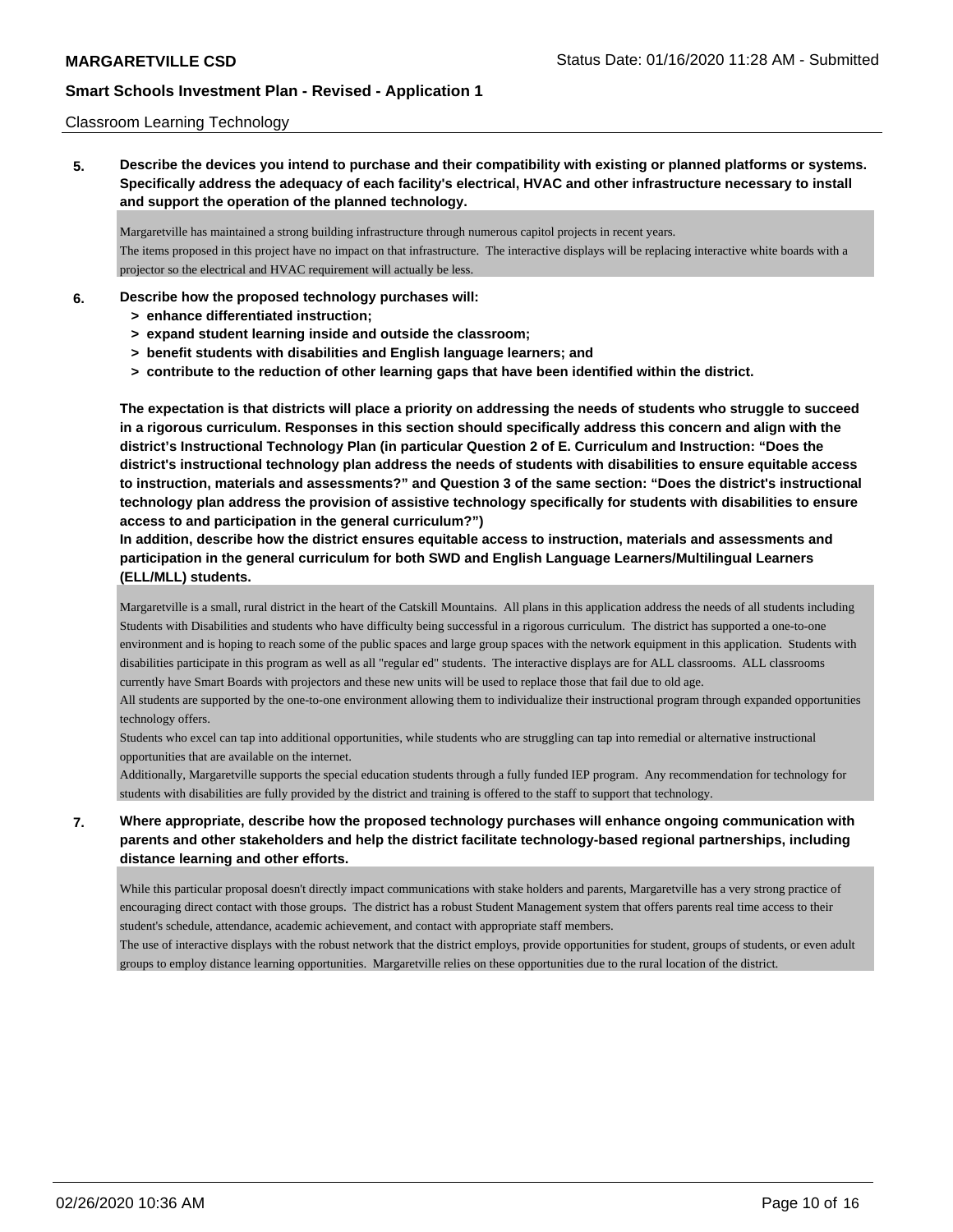#### Classroom Learning Technology

**8. Describe the district's plan to provide professional development to ensure that administrators, teachers and staff can employ the technology purchased to enhance instruction successfully.**

**Note: This response should be aligned and expanded upon in accordance with your district's response to Question 1 of F. Professional Development of your Instructional Technology Plan: "Please provide a summary of professional development offered to teachers and staff, for the time period covered by this plan, to support technology to enhance teaching and learning. Please include topics, audience and method of delivery within your summary."**

Margaretville is committed to a one to one learning environment. Much of the training has been to support that program. First and foremost is the Google Suite of Tools and Google Classroom. All teachers have received training on these as well as peer support on a day to day basis. All students utilize this materials both at home and at school so fluency by the staff is important.

Many of the teachers also received training in 3D printing. The teachers use this for modeling and simulations in their classrooms. A critical training has been the use of Google Hang Outs and Chats. Due to the rural location of Margaretville, the use of Hang Outs and Chats has

been very valuable to the teachers to bring in out side resources for the students and some peer training for the staff. For the early adopters, the district has offered Nearpod and Padlet trainings. These applications offer a structure for content area instruction above and

beyond Power Point or Google Sheets. Interactive for every user in the classroom, students are assessed as they participate in learning. Students are no longer passive receivers. The students are active members of a cohort that is collaborating to learn.

Finally, the district has offered training on interactive boards and their integration into the classroom in an ongoing basis. In addition to structured classes both in the district and through BOCES courses, the teachers are encouraged to work with their peers to collaborate and develop classroom instructional materials on the interactive boards and to post instruction review what worked, what failed, and what they might do differently for future classes.

- **9. Districts must contact one of the SUNY/CUNY teacher preparation programs listed on the document on the left side of the page that supplies the largest number of the district's new teachers to request advice on innovative uses and best practices at the intersection of pedagogy and educational technology.**
	- By checking this box, you certify that you have contacted the SUNY/CUNY teacher preparation program that supplies the largest number of your new teachers to request advice on these issues.
	- **9a. Please enter the name of the SUNY or CUNY Institution that you contacted.**

College at Oneonta

**9b. Enter the primary Institution phone number.**

#### 607-436-2541

**9c. Enter the name of the contact person with whom you consulted and/or will be collaborating with on innovative uses of technology and best practices.**

Dr, Jan Bowers

**10. To ensure the sustainability of technology purchases made with Smart Schools funds, districts must demonstrate a long-term plan to maintain and replace technology purchases supported by Smart Schools Bond Act funds. This sustainability plan shall demonstrate a district's capacity to support recurring costs of use that are ineligible for Smart Schools Bond Act funding such as device maintenance, technical support, Internet and wireless fees, maintenance of hotspots, staff professional development, building maintenance and the replacement of incidental items. Further, such a sustainability plan shall include a long-term plan for the replacement of purchased devices and equipment at the end of their useful life with other funding sources.**

By checking this box, you certify that the district has a sustainability plan as described above.

**11. Districts must ensure that devices purchased with Smart Schools Bond funds will be distributed, prepared for use, maintained and supported appropriately. Districts must maintain detailed device inventories in accordance with generally accepted accounting principles.**

By checking this box, you certify that the district has a distribution and inventory management plan and system in place.

**12. Please detail the type, quantity, per unit cost and total cost of the eligible items under each sub-category.**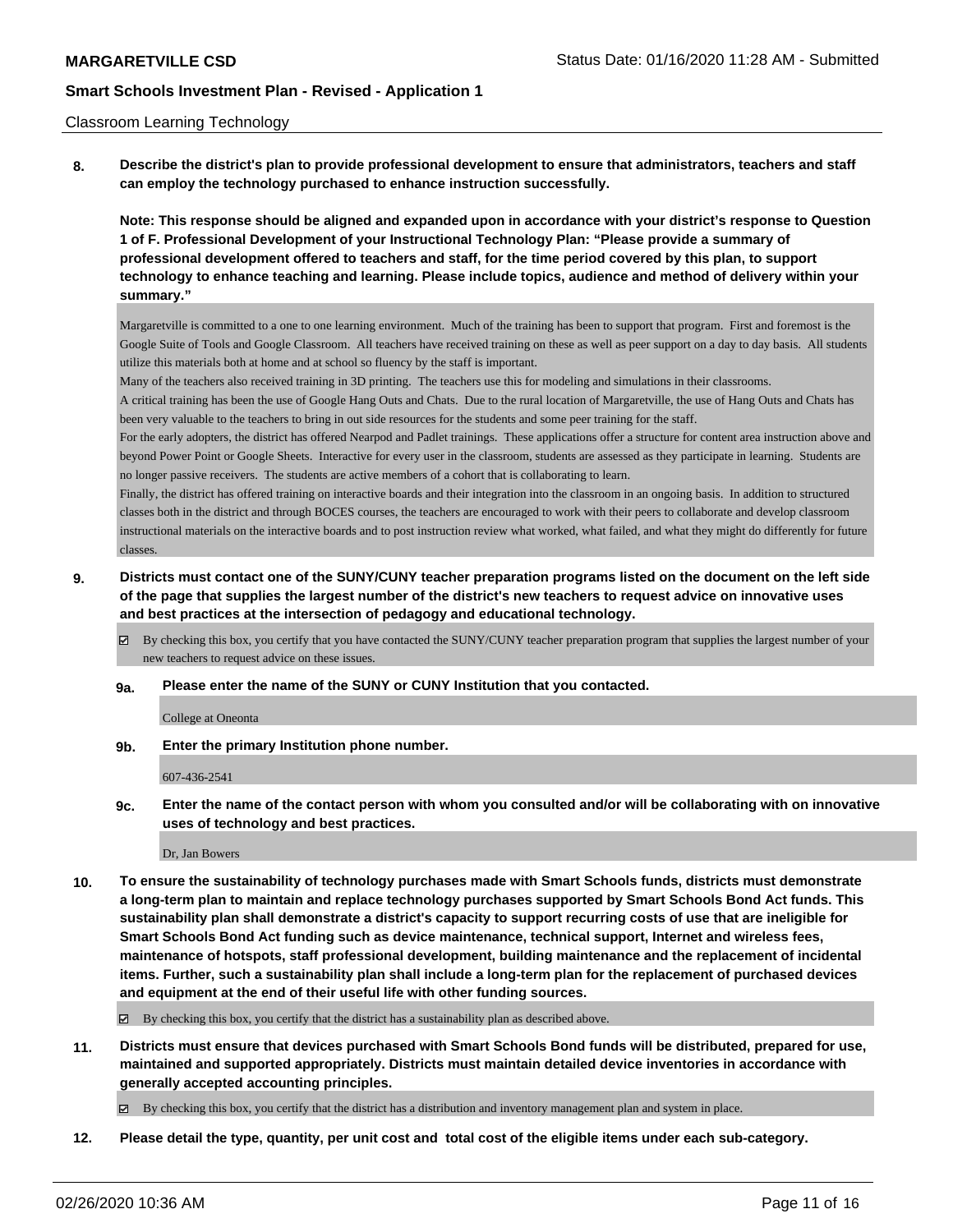Classroom Learning Technology

| Select the allowable expenditure<br>type.<br>Repeat to add another item under<br>each type. | Item to be Purchased                               | Quantity | Cost per Item | <b>Total Cost</b> |
|---------------------------------------------------------------------------------------------|----------------------------------------------------|----------|---------------|-------------------|
| Interactive Whiteboards                                                                     | Clear Touch 75 inch Interactive<br><b>Displays</b> | 20       | 4,600.00      | 92,000.00         |
|                                                                                             |                                                    | 20       | 4,600.00      | 92,000            |

#### **13. Final 2014-15 BEDS Enrollment to calculate Nonpublic Sharing Requirement (no changes allowed.)**

|            | Public Enrollment | Nonpublic Enrollment | Total Enrollment | Nonpublic<br>l Percentage |
|------------|-------------------|----------------------|------------------|---------------------------|
| Enrollment | 356               |                      | 356.00           | 0.00                      |

## **14. If you are submitting an allocation for Classroom Learning Technology complete this table.**

|                         | Public School Sub-Allocation | <b>Estimated Nonpublic Loan</b><br>Amount<br>(Based on Percentage Above) | <b>Estimated Total Public and</b><br>Nonpublic Sub-Allocation |
|-------------------------|------------------------------|--------------------------------------------------------------------------|---------------------------------------------------------------|
| Interactive Whiteboards | 92,000.00                    | 0.00                                                                     | 92,000.00                                                     |
| Computer Servers        | 0.00                         | 0.00                                                                     | 0.00                                                          |
| Desktop Computers       | 0.00                         | 0.00                                                                     | 0.00                                                          |
| <b>Laptop Computers</b> | 0.00                         | 0.00                                                                     | 0.00                                                          |
| <b>Tablet Computers</b> | 0.00                         | 0.00                                                                     | 0.00                                                          |
| <b>Other Costs</b>      | 0.00                         | 0.00                                                                     | 0.00                                                          |
| Totals:                 | 92,000.00                    | 0                                                                        | 92,000                                                        |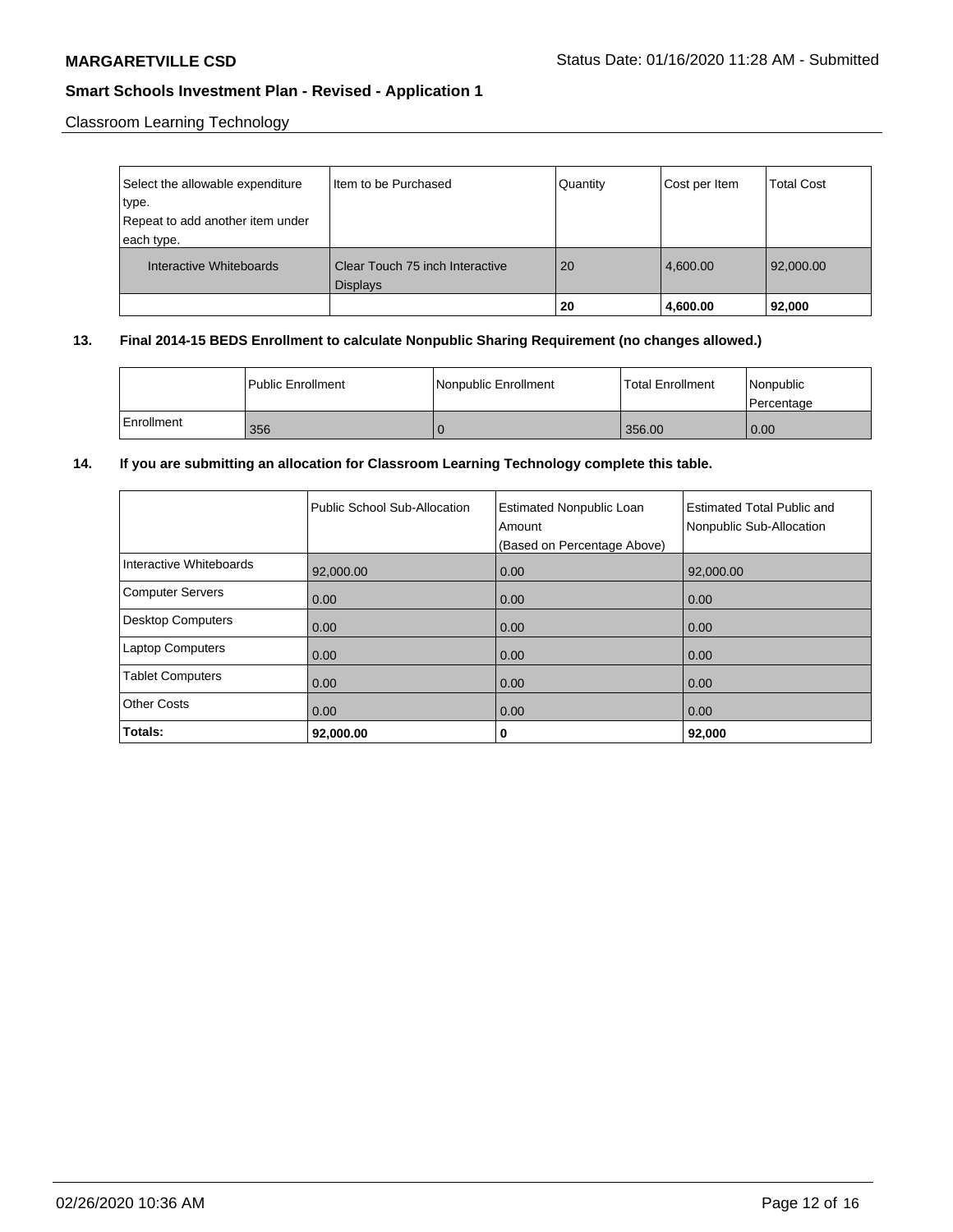#### Pre-Kindergarten Classrooms

**1. Provide information regarding how and where the district is currently serving pre-kindergarten students and justify the need for additional space with enrollment projections over 3 years.**

(No Response)

- **2. Describe the district's plan to construct, enhance or modernize education facilities to accommodate prekindergarten programs. Such plans must include:**
	- **Specific descriptions of what the district intends to do to each space;**
	- **An affirmation that new pre-kindergarten classrooms will contain a minimum of 900 square feet per classroom;**
	- **The number of classrooms involved;**
	- **The approximate construction costs per classroom; and**
	- **Confirmation that the space is district-owned or has a long-term lease that exceeds the probable useful life of the improvements.**

(No Response)

**3. Smart Schools Bond Act funds may only be used for capital construction costs. Describe the type and amount of additional funds that will be required to support ineligible ongoing costs (e.g. instruction, supplies) associated with any additional pre-kindergarten classrooms that the district plans to add.**

(No Response)

**4. All plans and specifications for the erection, repair, enlargement or remodeling of school buildings in any public school district in the State must be reviewed and approved by the Commissioner. Districts that plan capital projects using their Smart Schools Bond Act funds will undergo a Preliminary Review Process by the Office of Facilities Planning.**

**Please indicate on a separate row each project number given to you by the Office of Facilities Planning.**

| Project Number |  |
|----------------|--|
| (No Response)  |  |
|                |  |

**5. Please detail the type, quantity, per unit cost and total cost of the eligible items under each sub-category.**

| Select the allowable expenditure | Item to be purchased | Quantity      | Cost per Item | <b>Total Cost</b> |
|----------------------------------|----------------------|---------------|---------------|-------------------|
| type.                            |                      |               |               |                   |
| Repeat to add another item under |                      |               |               |                   |
| each type.                       |                      |               |               |                   |
| (No Response)                    | (No Response)        | (No Response) | (No Response) | 0.00              |
|                                  |                      | U             | 0.00          |                   |

**6. If you have made an allocation for Pre-Kindergarten Classrooms, complete this table. Note that the calculated Total at the bottom of the table must equal the Total allocation for this category that you entered in the SSIP Overview overall budget.**

|                                          | Sub-Allocation |
|------------------------------------------|----------------|
| Construct Pre-K Classrooms               | (No Response)  |
| Enhance/Modernize Educational Facilities | (No Response)  |
| <b>Other Costs</b>                       | (No Response)  |
| Totals:                                  | 0.00           |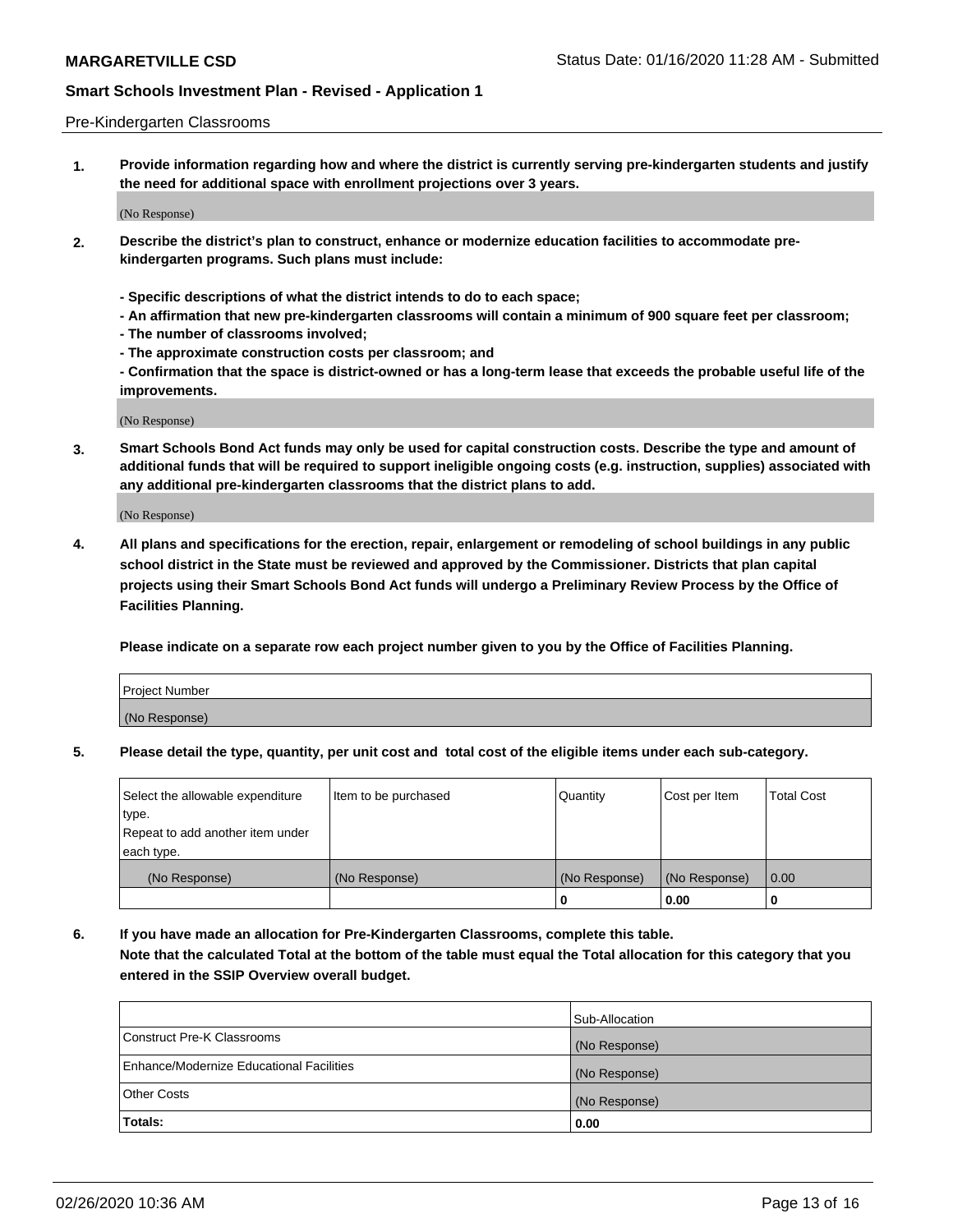Replace Transportable Classrooms

**1. Describe the district's plan to construct, enhance or modernize education facilities to provide high-quality instructional space by replacing transportable classrooms.**

(No Response)

**2. All plans and specifications for the erection, repair, enlargement or remodeling of school buildings in any public school district in the State must be reviewed and approved by the Commissioner. Districts that plan capital projects using their Smart Schools Bond Act funds will undergo a Preliminary Review Process by the Office of Facilities Planning.**

**Please indicate on a separate row each project number given to you by the Office of Facilities Planning.**

| Project Number |  |
|----------------|--|
|                |  |
|                |  |
|                |  |
|                |  |
| (No Response)  |  |
|                |  |
|                |  |
|                |  |

**3. For large projects that seek to blend Smart Schools Bond Act dollars with other funds, please note that Smart Schools Bond Act funds can be allocated on a pro rata basis depending on the number of new classrooms built that directly replace transportable classroom units.**

**If a district seeks to blend Smart Schools Bond Act dollars with other funds describe below what other funds are being used and what portion of the money will be Smart Schools Bond Act funds.**

(No Response)

**4. Please detail the type, quantity, per unit cost and total cost of the eligible items under each sub-category.**

| Select the allowable expenditure | Item to be purchased | Quantity      | Cost per Item | Total Cost |
|----------------------------------|----------------------|---------------|---------------|------------|
| ∣type.                           |                      |               |               |            |
| Repeat to add another item under |                      |               |               |            |
| each type.                       |                      |               |               |            |
| (No Response)                    | (No Response)        | (No Response) | (No Response) | 0.00       |
|                                  |                      | u             | 0.00          |            |

**5. If you have made an allocation for Replace Transportable Classrooms, complete this table. Note that the calculated Total at the bottom of the table must equal the Total allocation for this category that you entered in the SSIP Overview overall budget.**

|                                                | Sub-Allocation |
|------------------------------------------------|----------------|
| Construct New Instructional Space              | (No Response)  |
| Enhance/Modernize Existing Instructional Space | (No Response)  |
| Other Costs                                    | (No Response)  |
| Totals:                                        | 0.00           |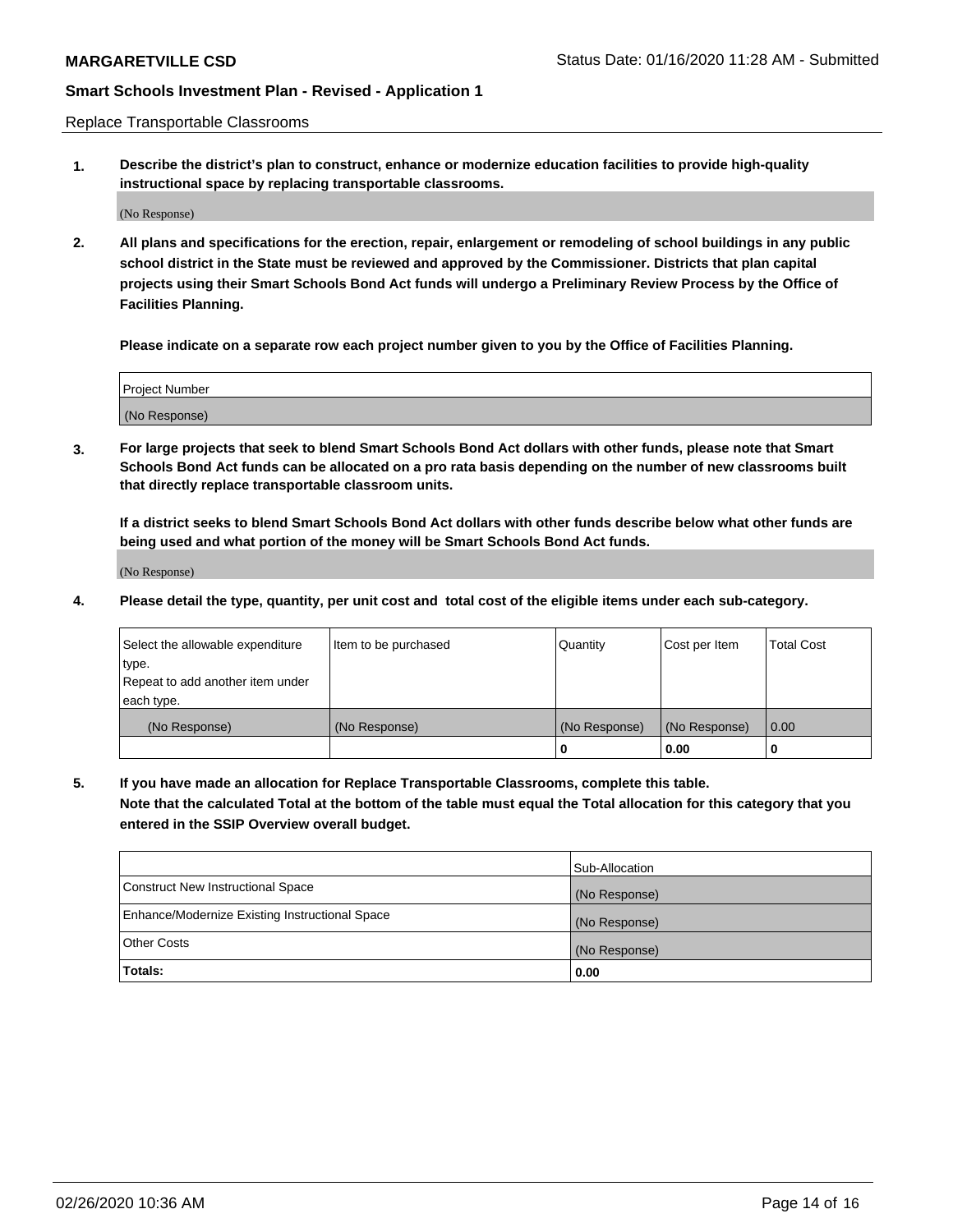#### High-Tech Security Features

## **1. Describe how you intend to use Smart Schools Bond Act funds to install high-tech security features in school buildings and on school campuses.**

Margaretville wants to provide their students with a safe and successful learning environment through the expansion of their existing video surveillance system.

In a capitol project two years ago, Margaretville Central Schools completed a significant upgrade to their video security system. In that project, the district upgraded their video security servers to provide adequate space for 30 days of recorded video as well as space to archive specific events indefinitely. Additionally, the district installed a significant number of video cameras to cover areas of the building. Unfortunately, the district has identified some additional areas that require cameras both interior or exterior. Margaretville wishes to use Smart Schools funds to purchase high resolution exterior and additional interior cameras.

**2. All plans and specifications for the erection, repair, enlargement or remodeling of school buildings in any public school district in the State must be reviewed and approved by the Commissioner. Smart Schools plans with any expenditures in the High-Tech Security category require a project number from the Office of Facilities Planning. Districts must submit an SSBA LOI and receive project numbers prior to submitting the SSIP. As indicated on the LOI, some projects may be eligible for a streamlined review and will not require a building permit. Please indicate on a separate row each project number given to you by the Office of Facilities Planning.**

| <b>Project Number</b> |  |
|-----------------------|--|
| 12-14-01-04-0-001-BA1 |  |

#### **3. Was your project deemed eligible for streamlined Review?**

Yes

 $\square$  No

**3a. Districts with streamlined projects must certify that they have reviewed all installations with their licensed architect or engineer of record, and provide that person's name and license number. The licensed professional must review the products and proposed method of installation prior to implementation and review the work during and after completion in order to affirm that the work was code-compliant, if requested.**

By checking this box, you certify that the district has reviewed all installations with a licensed architect or engineer of record.

#### **4. Include the name and license number of the architect or engineer of record.**

| Name       | License Number |
|------------|----------------|
| James King | 15925          |

**5. Please detail the type, quantity, per unit cost and total cost of the eligible items under each sub-category.**

| Select the allowable expenditure  | Item to be purchased            | Quantity       | Cost per Item | Total Cost |
|-----------------------------------|---------------------------------|----------------|---------------|------------|
| type.                             |                                 |                |               |            |
| Repeat to add another item under  |                                 |                |               |            |
| each type.                        |                                 |                |               |            |
| <b>Electronic Security System</b> | Avigilon 16 MP exterior cameras | $\overline{4}$ | 11.000.00     | 44,000.00  |
| <b>Electronic Security System</b> | Avigilon 5 MP interior cameras  | 4              | 2,800.00      | 11,200.00  |
|                                   |                                 | 8              | 13,800.00     | 55,200     |

## **6. If you have made an allocation for High-Tech Security Features, complete this table. Enter each Sub-category Public Allocation based on the the expenditures listed in Table #5.**

|                                                      | Sub-Allocation    |
|------------------------------------------------------|-------------------|
| Capital-Intensive Security Project (Standard Review) | $\overline{0.00}$ |